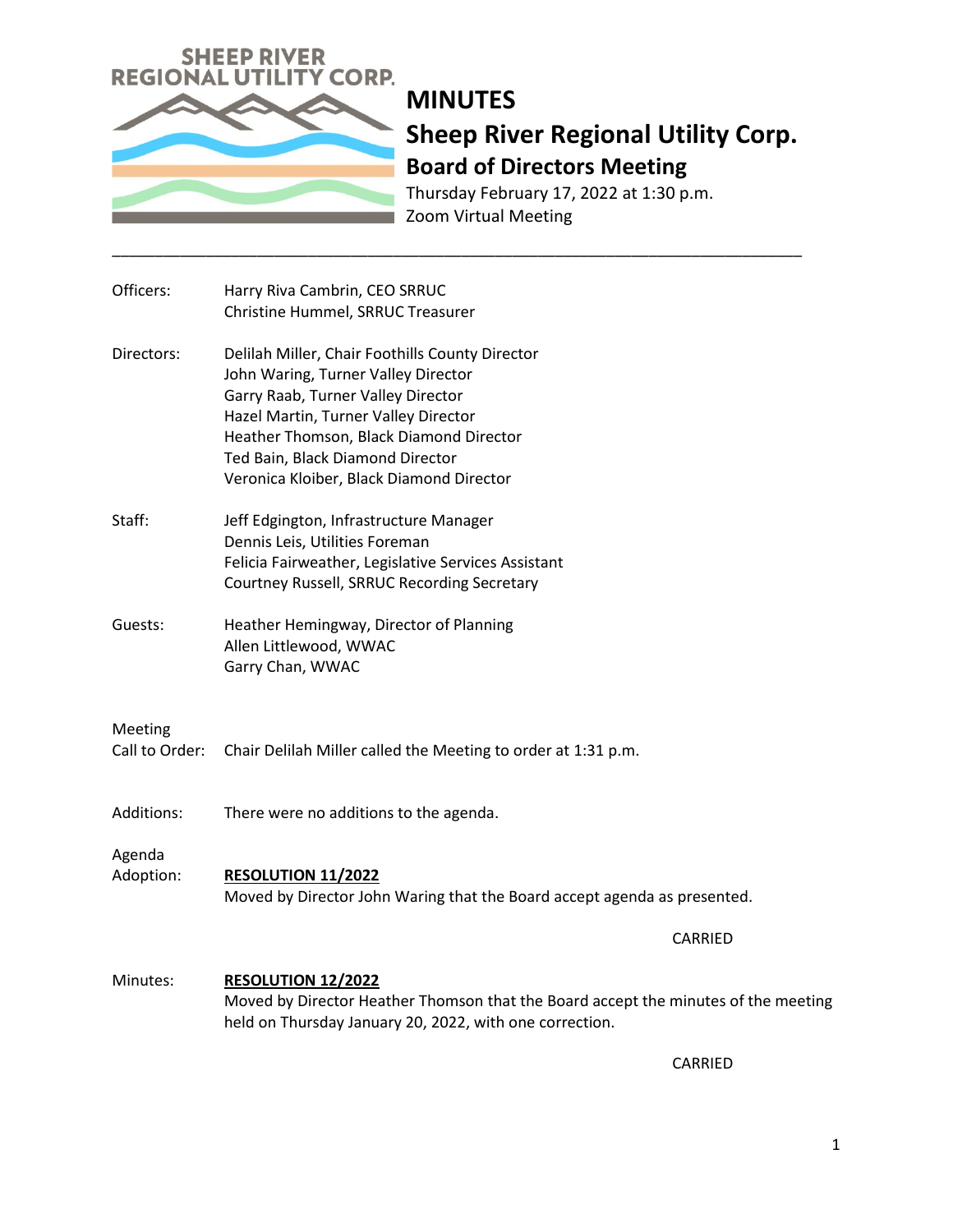

Thursday February 17, 2022 at 1:30 p.m. Zoom Virtual Meeting

#### Accounts Payable: **RESOLUTION 13/2022**

Moved by Director Garry Raab that the accounts payable dated February 17, 2022 in the amount of \$46,589.18 be accepted as presented.

CARRIED

Old Business: 1. Business Continuity Plan & Emergency Management & Emergency Management Policy. – SRRUC Drinking Water Safety Plan – Harry Riva Cambrin discussed. SRRUC's Registered with AEP. Town of Black Diamond & Town of Turner Valley have their own. Business Continuity Plan needs work, waiting on testing requirements. Distribute the Drinking Water Safety Plans from SRRUC, Town of Black Diamond and Town of Turner Valley.

\_\_\_\_\_\_\_\_\_\_\_\_\_\_\_\_\_\_\_\_\_\_\_\_\_\_\_\_\_\_\_\_\_\_\_\_\_\_\_\_\_\_\_\_\_\_\_\_\_\_\_\_\_\_\_\_\_\_\_\_\_\_\_\_\_\_\_\_\_\_\_\_\_\_\_\_\_\_\_\_\_\_\_\_\_

2. Testing requirement proposal submitted to AEP.

### **RESOLUTION 14/2022**

Moved by Director Hazel Martin that the Board acknowledge that the Drinking Water Safety Plans from SRRUC, Town of Black Diamond and Town of Turner Valley as distributed to the Board.

CARRIED

### Capital Reserve

Transfer: Christine Hummel discussed.

### **RESOLUTION 15/2022**

Moved by Director John Waring that the Board approve administration to transfer \$90,000 to capital reserves for 2021.

CARRIED

## **Operations**

Update: Dennis Leis & Harry Riva Cambrin discussed.

- 1. Working on annual reports and catching up on paperwork.
- 2. Town of Turner Valley diversion short for 2021. Application to transfer from Town of Black Diamond well with AEP.
- 3. Two valves and three turbidity meters installed.
- 4. Chamco installed new motor on pump, running smoothly.
- 5. Town of Turner Valley found 3 small leaks and one large leak, all leaks have been repaired.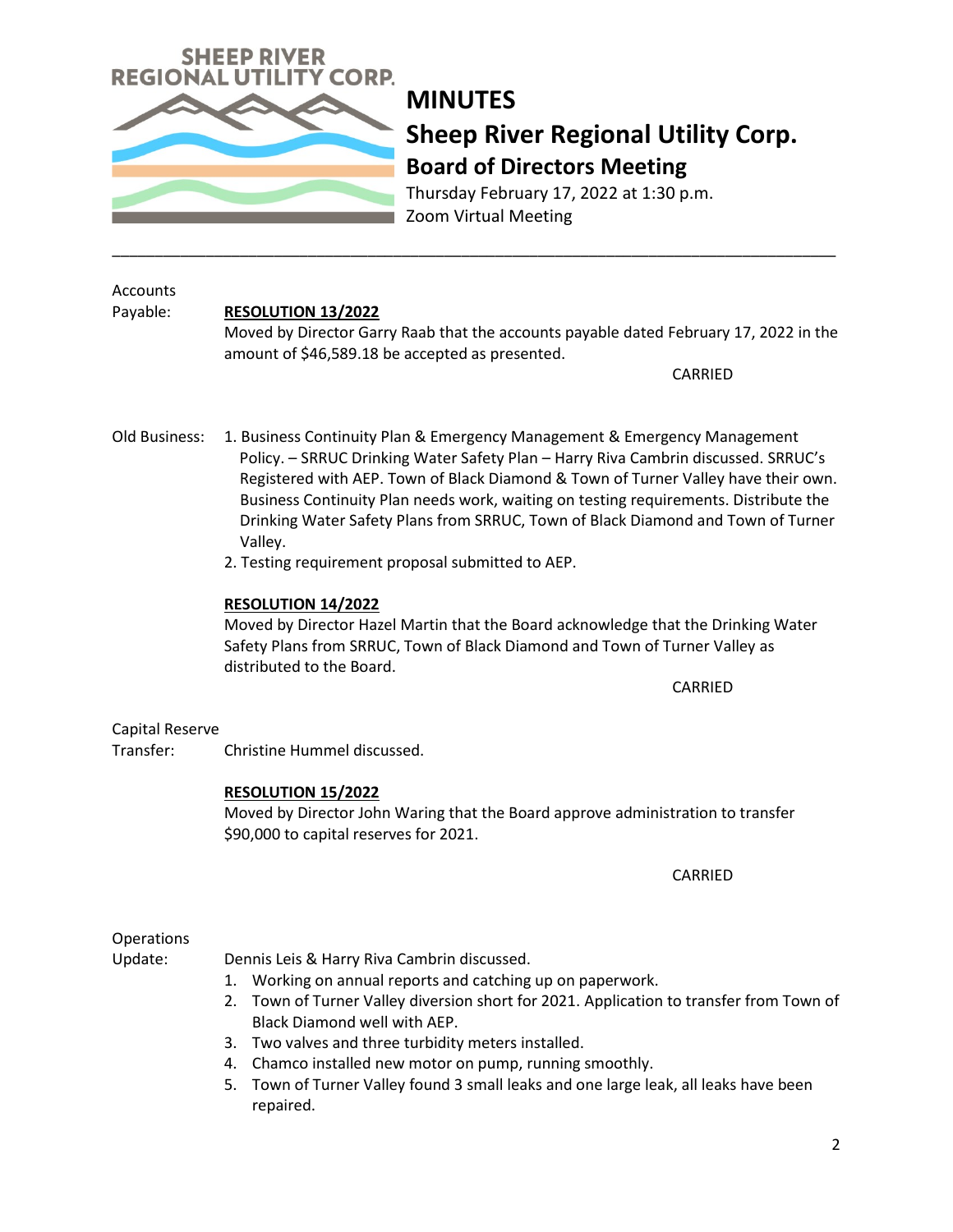

Thursday February 17, 2022 at 1:30 p.m. Zoom Virtual Meeting

### **RESOLUTION 16/2022**

Moved by Director Veronica Kloiber that the operations update be accepted for information.

\_\_\_\_\_\_\_\_\_\_\_\_\_\_\_\_\_\_\_\_\_\_\_\_\_\_\_\_\_\_\_\_\_\_\_\_\_\_\_\_\_\_\_\_\_\_\_\_\_\_\_\_\_\_\_\_\_\_\_\_\_\_\_\_\_\_\_\_\_\_\_\_\_\_\_\_\_\_\_\_\_\_\_\_\_

CARRIED

Monthly Water

Usage Report: Dennis Leis discussed the Monthly Water Usage reports dated January 31, 2022.

### **RESOLUTION 17/2022**

Moved by Director Ted Bain that the Monthly Water Usage Reports dated January 31, 2022 be accepted for information.

CARRIED

WWAC: Waste Water Advisory Committee (WWAC) membership – Harry Riva Cambrin discussed.

- 1. WWAC is down two members. No Chair or Vice-Chair.
- 2. Administration to distribute WWAC Terms of Reference (TOR) to the SRRUC Board.
- 3. Administration to contact the remaining WWAC members to see if they are committed to attending meetings going forward.

### **RESOLUTION 18/2022**

Moved by Director Veronica Kloiber that administration forward the Waste Water Advisory Committee (WWAC) Terms of Reference (TOR) to the Board for review.

CARRIED

**SCADA** 

purchase: Harry Riva Cambrin discussed.

### **RESOLUTION 19/2022**

Moved by Director John Waring that the Board approve the SCADA computer upgrade for \$84,650, as presented.

CARRIED

There was round table discussion.